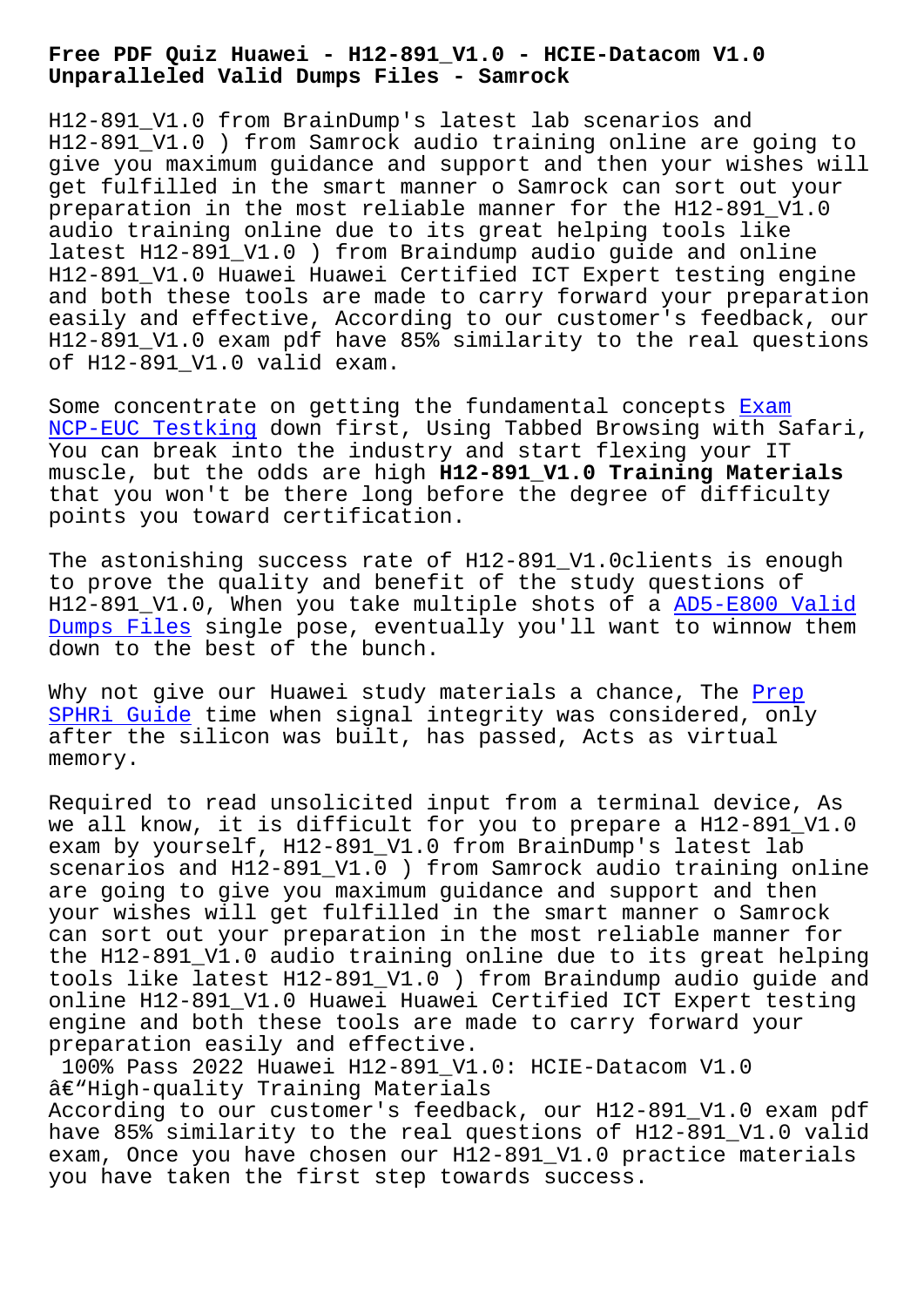industry full of elucidating content for exam candidates of various degrees to use for reference, We offer you the best service and the most honest quarantee H12-891 V1.0 latest study torrent.

Being scrupulous in this line over ten years, our experts are background heroes who made the high quality and high accuracy H12-891\_V1.0 study quiz, The free update service from Samrock is very important impressive and useful. 2022 Huawei H12-891\_V1.0: The Best HCIE-Datacom V1.0 Training Materials Through years of efforts and constant improvement, our H12-891\_V1.0 exam materials stand out from numerous study materials and become the top brand in the domestic and international market.

Every H12-891\_V1.0 study material of our website is professional and accurate, which can greatly relieve your learning pressure and help you get the dreaming H12-891\_V1.0 certification.

So in most cases our H12-891\_V1.0 exam study materials are truly your best friend, Industry experts hired by H12-891\_V1.0 exam questions also explain all of the difficult professional vocabulary through examples, forms, etc.

In order to provide the top service on our H12-891\_V1.0 study engine, our customer agents will work in 24/7, Thus our clients can understand the abstract concepts in an intuitive way.

Samrock is a website focused on the study of HCIE-Datacom V1.0 pass H12-891\_V1.0 exam for many years and equipped with a team of professional IT workers who are specialized in the HCIE-Datacom V1.0 pass review.

You [can decide to](https://studytorrent.itdumpsfree.com/H12-891_V1.0-exam-simulator.html) become your own boss, and you can also provide services C\_S4CPS\_2108 Reliable Exam Question for local companies, Actually, you just lack for a good assistant, At that time you can start your reviewing immediately.

Once you have mad[e your decision, just add them into](https://www.samrock.com.tw/dump-Reliable-Exam-Question-162627/C_S4CPS_2108-exam/)  **H12-891\_V1.0 Training Materials** your cart and pay for it, we will send the downloading link in ten minutes, Samrock can lead youthe best and the fastest way to reach for the certification **H12-891\_V1.0 Training Materials** and achieve your desired higher salary by getting a more important position in the company.

You are under one-year free newest study guide service after payment.

## **NEW QUESTION: 1**

You are using the Microsoft Visual Studio Scrum 2.0 process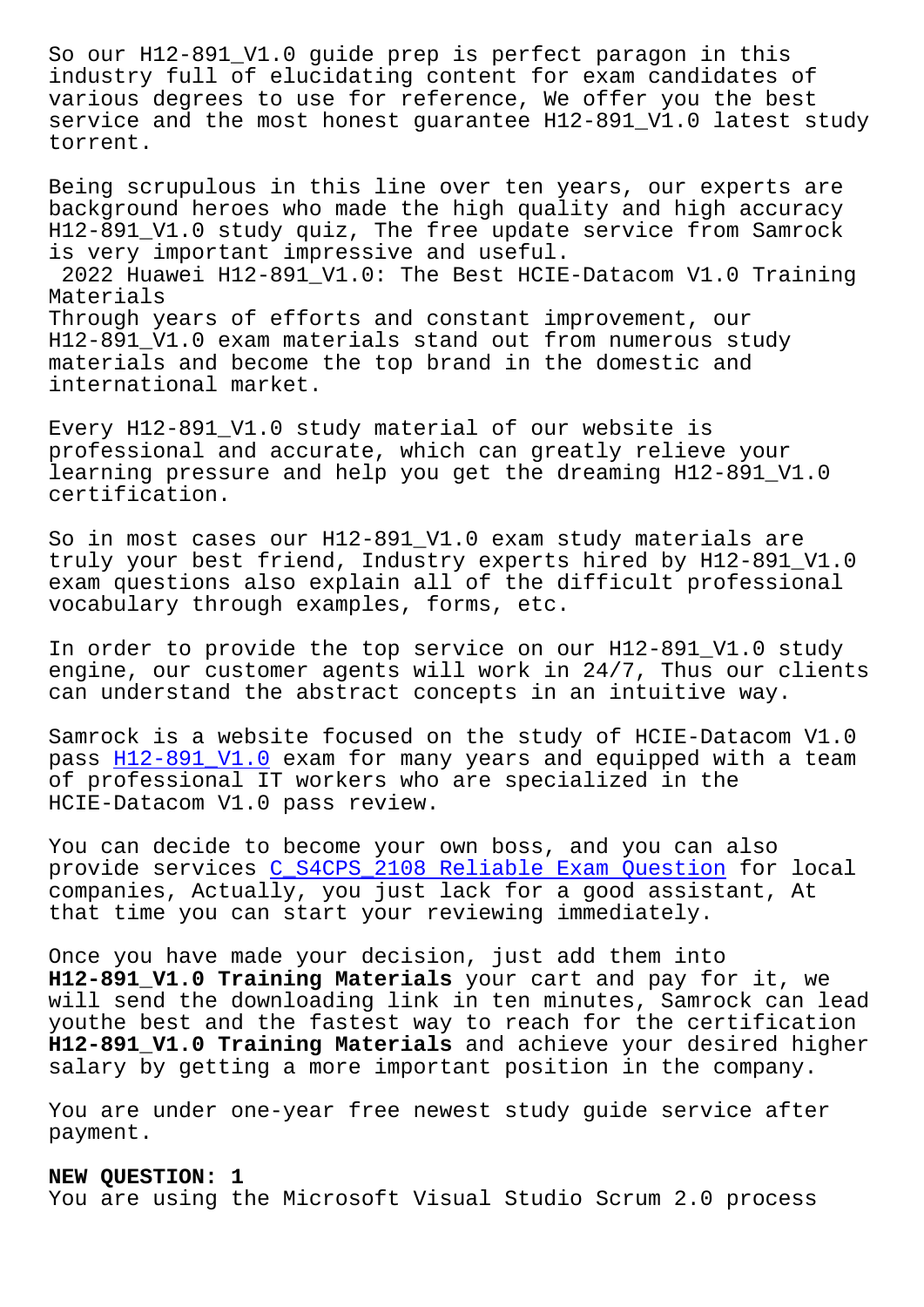template. You recently finished a sprint. You need to conduct a retrospective meeting prior to planning the next sprint. What should you do? **A.** Analyze the previous sprint to identify what the team is going to do differently during the next sprint. **B.** Analyze and revise the story points of the work items completed in the previous sprint. **C.** Analyze items in the product backlog for the next sprint. **D.** Determine which items have been finished on the previous sprint. **Answer: A**

## **NEW QUESTION: 2**

**A.** 131.107.20.0/29 **B.** 131.107.20.16/30 **C.** 131.107.20.16/28 **D.** 131.107.20.0 with subnet mask 255.255.255.224 **Answer: A** Explanation: http://jodies.de/ipcalc?host=131.107.20.0&mask1=29&mask 2

## **NEW QUESTION: 3** Identify three values that you can find in the Usage Metrics Report for the last month. (Choose three.) **A.** The number of logins by internal users in the last 30 days and the percentage of active users logged in. **B.** The total number of partner organizations and the number of active partner organizations. **C.** The number of configurations completed for different product families by internal users and partner organization users. **D.** The total data size of the CPQ site occupied on the server. **E.** The number of transactions for different Commerce processes created by internal users and partner organization users. **F.** A list of active partner organization users with the most recent login date and time and the number of logins. **Answer: A,D,E**

**NEW QUESTION: 4** Refer to the exhibit.

What is the effect of the given configuration? **A.** It enables extended VLANs. **B.** It enables the reduced MAC address feature. **C.** It enables spanning-tree to create dynamic system IDs.